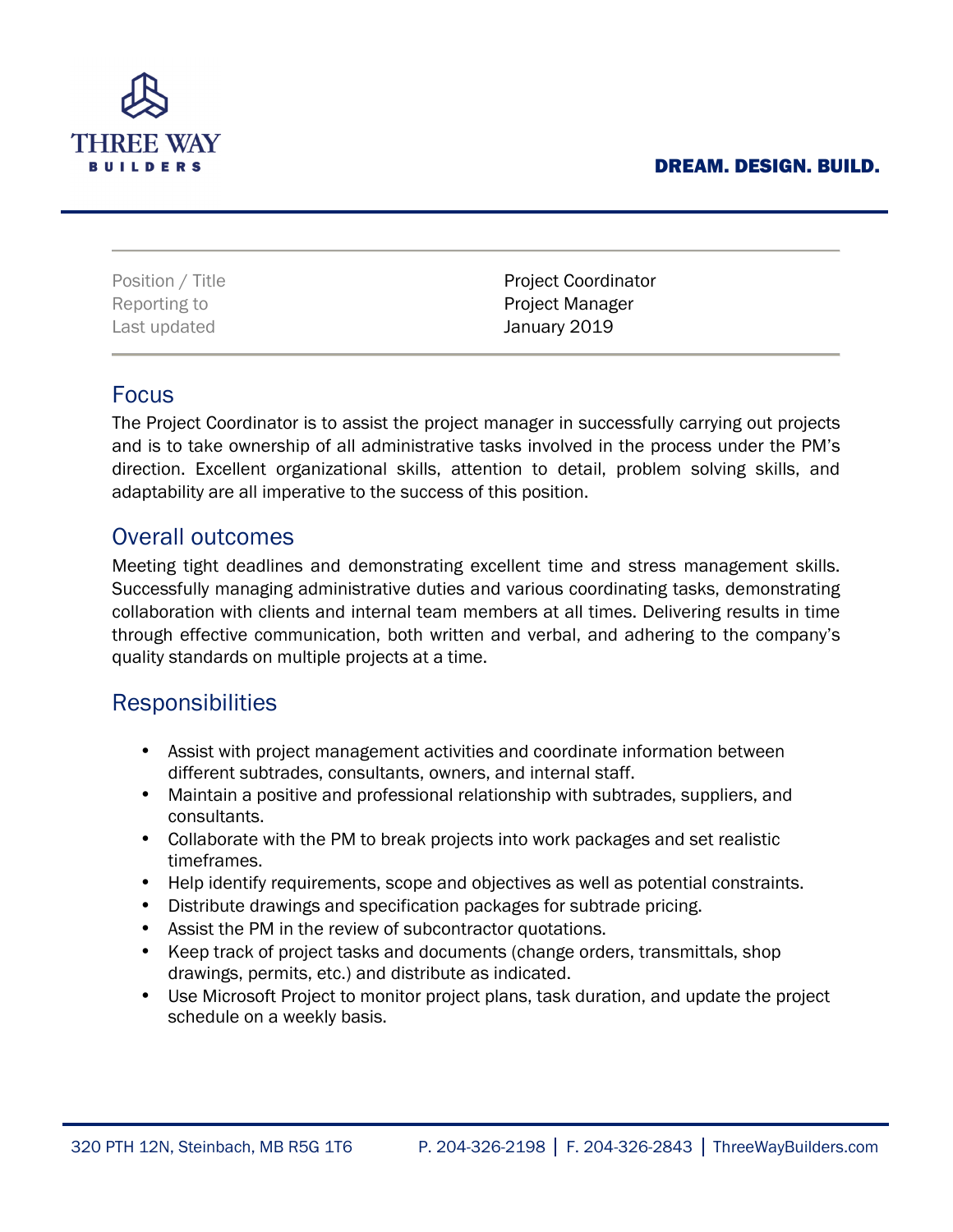

- Assist in tracking budgets and expenditures by receiving and sorting invoices, flagging invoices with potential discrepancies and ensuring all change orders are tracked correctly to reflect cost increases/decreases by subtrade.
- Assist with Quality Control by performing inspections when necessary, making sure site supervisors have all the material needed to keep track of quality onsite, and file reports as needed.
- Work with the Project Manager to eliminate constraints and mitigate delays.
- Perform routine visits to site to assist in the preparation of site documentation.
- Issue all appropriate legal paperwork and prepare substantial completion certificates.
- Assemble O&M manuals and obtain any other close out documents.
- Keep the PM and project team informed about project status and issues that may impact client relations.
- Communicate ideas for improving company processes with a positive and constructive attitude.

# **Requirements**

### **OUALIFICATIONS**

- Degree or diploma in project/construction management, architectural sciences, drafting or a related field of study.
- Proven work experience as a Project Coordinator or a similar role.
- Knowledge of the construction industry and familiarity with construction methods and the building codes.
- Valid Driver's License.

### **SKILLS**

- Competency in Microsoft applications including Word, Excel, Outlook, OneNote and Project.
- Ability to read drawings and specs.
- Excellent organizational, time-management and problem-solving skills.
- Excellent interpersonal skills.
- Excellent verbal and written communication skills.
- Familiarity with risk management and quality assurance control.
- Familiarity with Bluebeam considered an asset.
- Familiarity with Procore considered an asset.